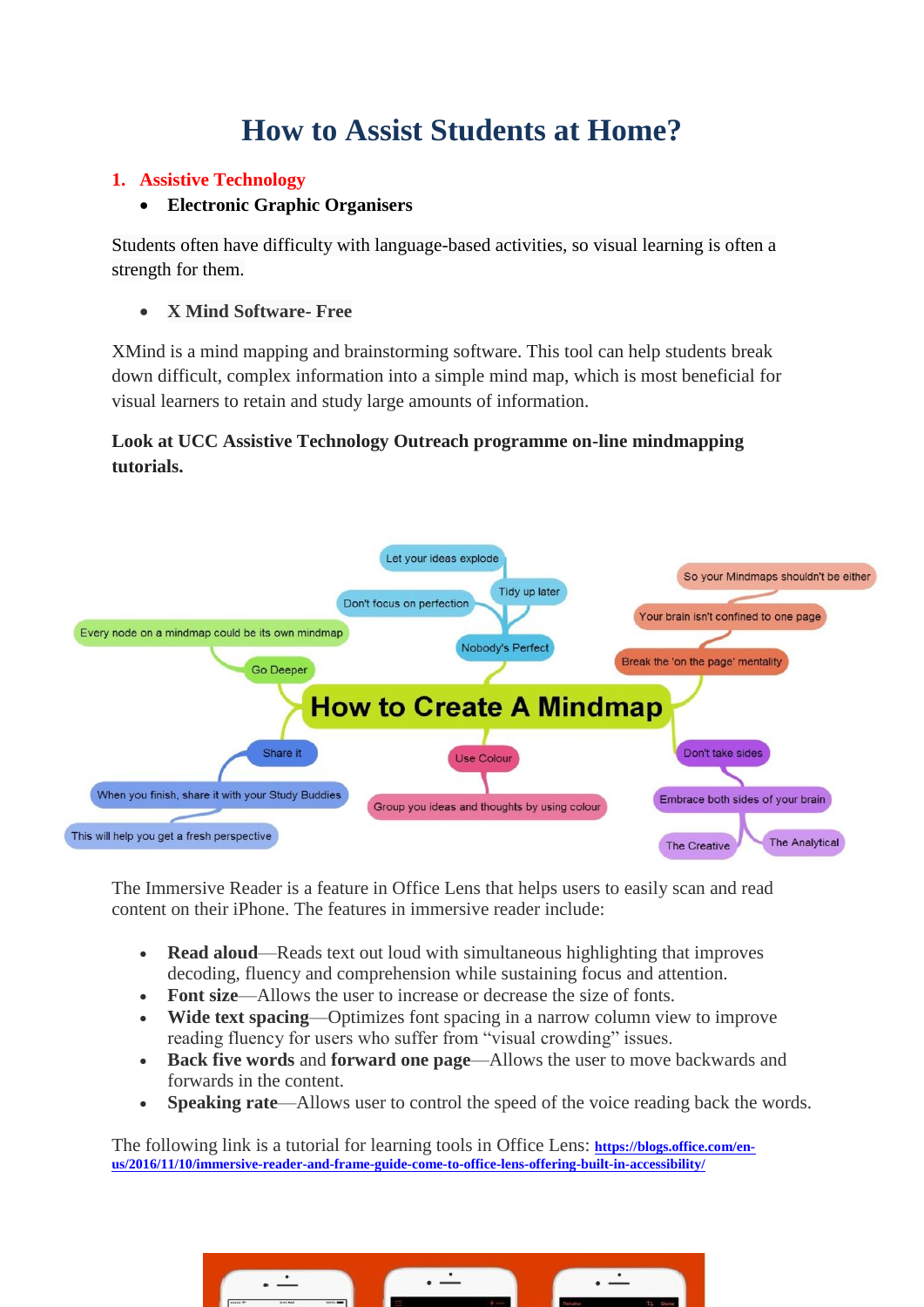

| Quizlet | Q AP French verbs                                                                                                     |                                      |
|---------|-----------------------------------------------------------------------------------------------------------------------|--------------------------------------|
|         |                                                                                                                       |                                      |
|         |                                                                                                                       |                                      |
|         | Simple tools for                                                                                                      | Photography 101<br><b>CONTRACTOR</b> |
|         | learning anything.                                                                                                    |                                      |
|         | Search millions of study sets or create your own. Improve your<br>grades by studying with flashcards, games and more. |                                      |
|         | <b>Get started</b>                                                                                                    |                                      |
|         |                                                                                                                       |                                      |
|         |                                                                                                                       |                                      |

Quizlet helps students learn thorugh flashcards, games and the

generated flashcards sets in a vast range of subjects. Quizlet is a place where everyone can share knowledge in any subject, at any level and gain confidence as a learner. It has an interactive option where the students work in small teams to learn a Quizlet study set.

# **Getting started on Quizlet**

The best way to get started on Quizlet as a student is to search for sets made by other Quizlet users. Students and teachers create new study sets all the time, so it's quite likely that you'll be able to find what you're looking for.

To find study sets, select the **magnifying glass** icon at the top of any page on Quizlet. Then, type in your subject or the name of the exam you're studying for and press **Enter** to see a list of results.

| Quizlet                               | Q AP French verbs |                   |                                   |                             |               |
|---------------------------------------|-------------------|-------------------|-----------------------------------|-----------------------------|---------------|
|                                       |                   |                   |                                   |                             |               |
| Study sets matching "AP French verbs" |                   | <b>Study sets</b> | <b>Diagrams</b><br><b>Classes</b> | <b>Users</b>                | 話。<br>Options |
|                                       |                   |                   |                                   |                             |               |
| 25 terms 例 squikema TEACHER           |                   |                   |                                   |                             |               |
| <b>AP French-Reflexive Verbs</b>      |                   |                   |                                   |                             |               |
| s'en aller                            | se demander       | s'ennuyer         |                                   | se débrouiller              |               |
| to go away                            | to wonder         | to be annoyed     |                                   | to take care of (to manage) |               |

**French Reflexive Verbs-AP** 

If you're looking to study something very specific, or would like to share content you create with a group of classmates or students, you may want to [create your own sets](https://quizlet.com/help/2444100/creating-a-new-set) rather than study those made by others. In order to create sets, you'll first need to sign up for an account.

accepter de accuser quelqu'un de arrêter de avoir peur de You can create sets with text, add images (users with free Quizlet accounts can add images from our gallery; upgraded users can choose from our gallery or upload their own) or [create a](https://quizlet.com/help/2861760/creating-a-diagram-set)  [diagram set.](https://quizlet.com/help/2861760/creating-a-diagram-set)

# **2. Websites with useful resources**

A large amount of resources can be purchased from these sites to assist your child's individual needs.

# **[www.specialdirect.com](http://www.specialdirect.com/)**



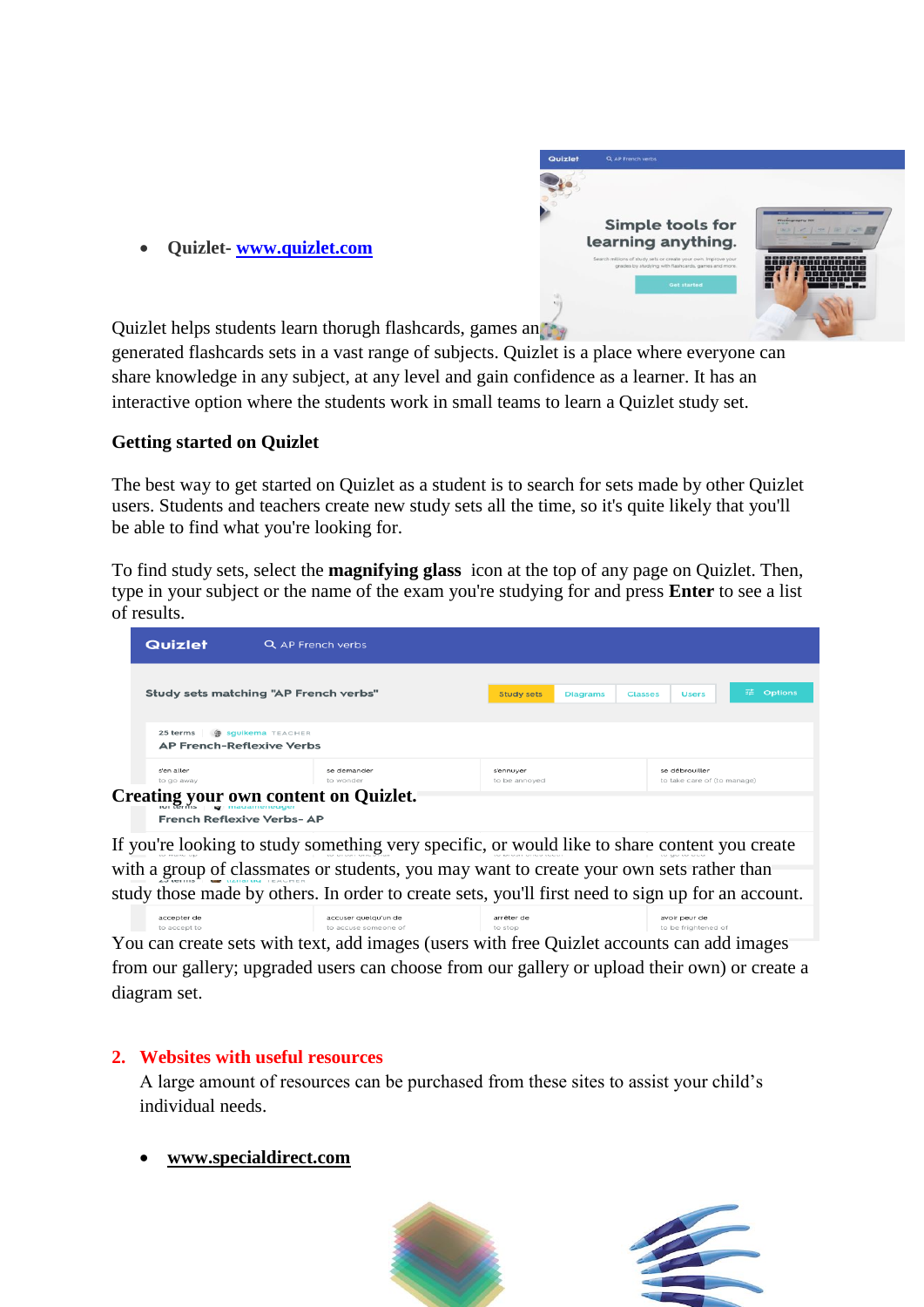

**[Coloured Eye Level Reading Ruler](https://www.tts-group.co.uk/coloured-eye-level-reading-ruler/1004723.html?cgid=Primary%3ASEN%3ADyslexia%3AVisual_Discrimination) Assorted A4 Coloured Overlays [Move Easy Handwriting Pens](https://www.tts-group.co.uk/move-easy-handwriting-pens/1001453.html?cgid=Primary%3ASEN%3ADyspraxia%3AHandwriting)**

#### **[www.ldalearning.com](http://www.ldalearning.com/)**

Improvinc **Recommendie Resource For Stress For Stress For Stress For Stress Stress Except** Stress Resources Stress Stress  $\bullet$  C  $\parallel$   $\parallel$   $\parallel$  $\bullet$  R  $\frac{1}{2}$  $\bullet$  C  $\frac{3}{2}$   $\bullet$   $\bullet$   $\bullet$   $\bullet$   $\bullet$ 

Lois Add **HOW TO** identify and overcome<br>handwriting difficulties

mannum

#### **3. How to help my child organise homework?**

#### **Organising Homework**



- Negotiate a *homework timetable* that takes into *account any* commitments. Once agreed, put it up in the *study area* and expect t to. The website www.studentenrichment.ie has templates for timetables and goal setting.
- *No distractions* such as television or mobile phone.
- Homework should be done at a *desk/table*, with good light.
- Ensure there is plenty of space with shelves to *organise books and files.*
- Organise all *necessary equipment* that's help with multisensory learning such as pens, pencils, crayons, staplers, punches, highlighters, plastic wallets, index cards, etc.
- Show the student how to *colour code their timetable* with different colours for different subjects.
- *Colour coded files/copies*, e.g. red for English, yellow for Maths etc. This could be with a tag or colour stripe. Use the same colour for the subject that they have used on the colour coded timetable.
- *Calendar or planner* on the wall with key dates marked in such as deadlines for assignments, exams, projects, as well as sports and other commitments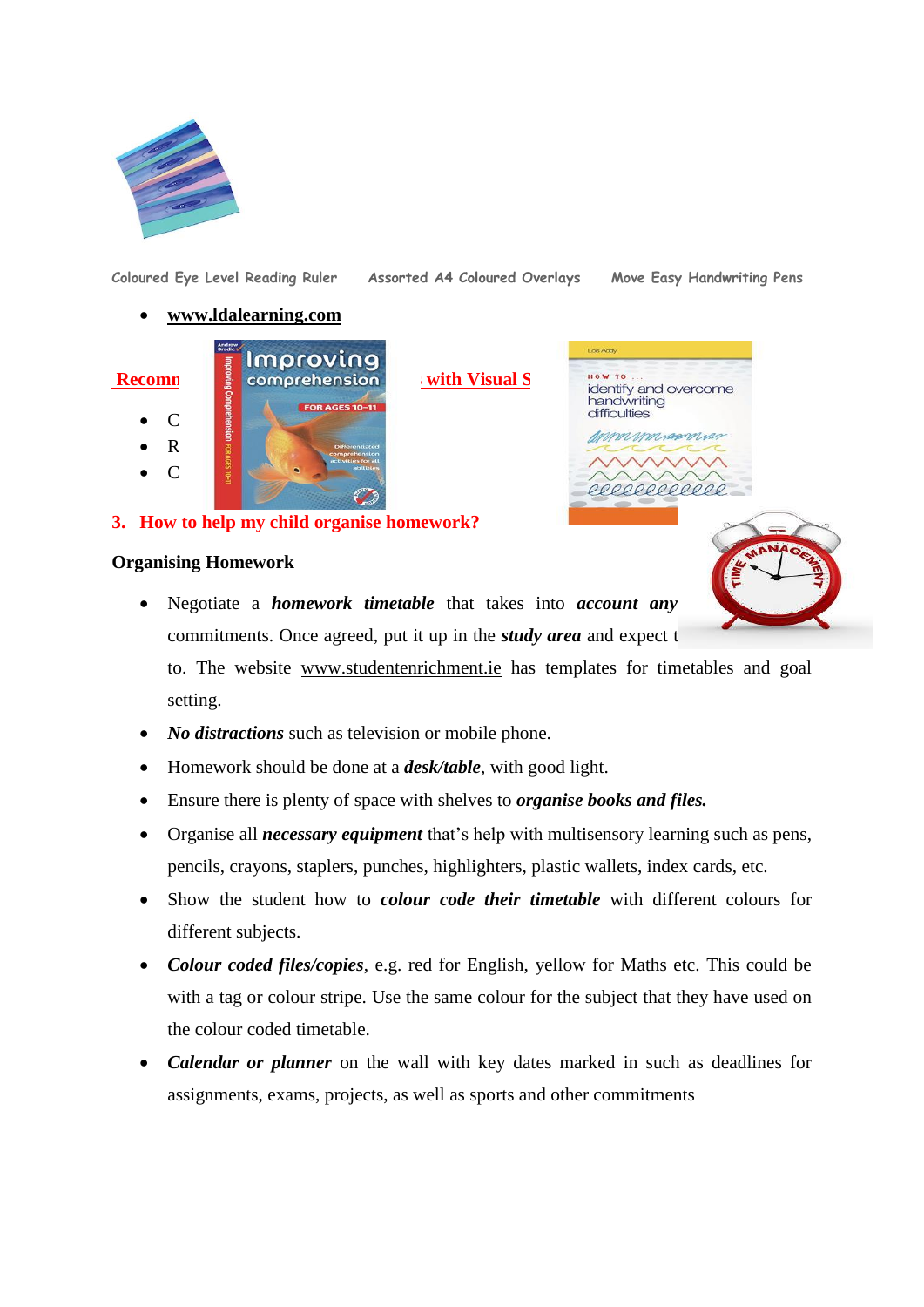An *organised workspace* helps them find the materials they need for homework easily and independently. Storing materials in different sections is helpful. For example, all writing tools should be located together.

• Keep *reference materials*, including calculators, dictionaries and atlases, near your child's homework workspace.

• Encourage them to use a *brightly coloured folder* for each subject to keep all relevant materials for each subject together and this helps to bring school books,  $PRiORiTES$ copies etc. to and from school, so those items don't get lost/forgotten.

*4. How to help my child organise & prioritise tasks?*

 $3.$ • Help your child prioritise homework tasks based on *due dates* (this can be written b each homework task in their homework journal), *difficulty level* or the *level of stress* they have about the tasks.

• Encourage them to *list the steps* needed to complete long-term projects.

• Help them *sequence tasks logically*. For instance, before looking up vocabulary words in the dictionary, they could alphabetise the list first.

#### **Prioritising Materials**

- Teach students to review homework and gather all necessary materials **before they start** working so that all equipment is collected before they start.
- Teach students to **pack their schoolbag every night** once they are finished homework and use their timetable as a checklist to ensure they have packed all necessary materials.

# **Technological Organisational Tips:**

- Saving information on file-sharing software like **Dropbox** can be easily accessed anywhere there's an internet connection.
- Smartphone apps that serve as **digital sticky notes** or bulletin boards.



**5. Tips to help with reading**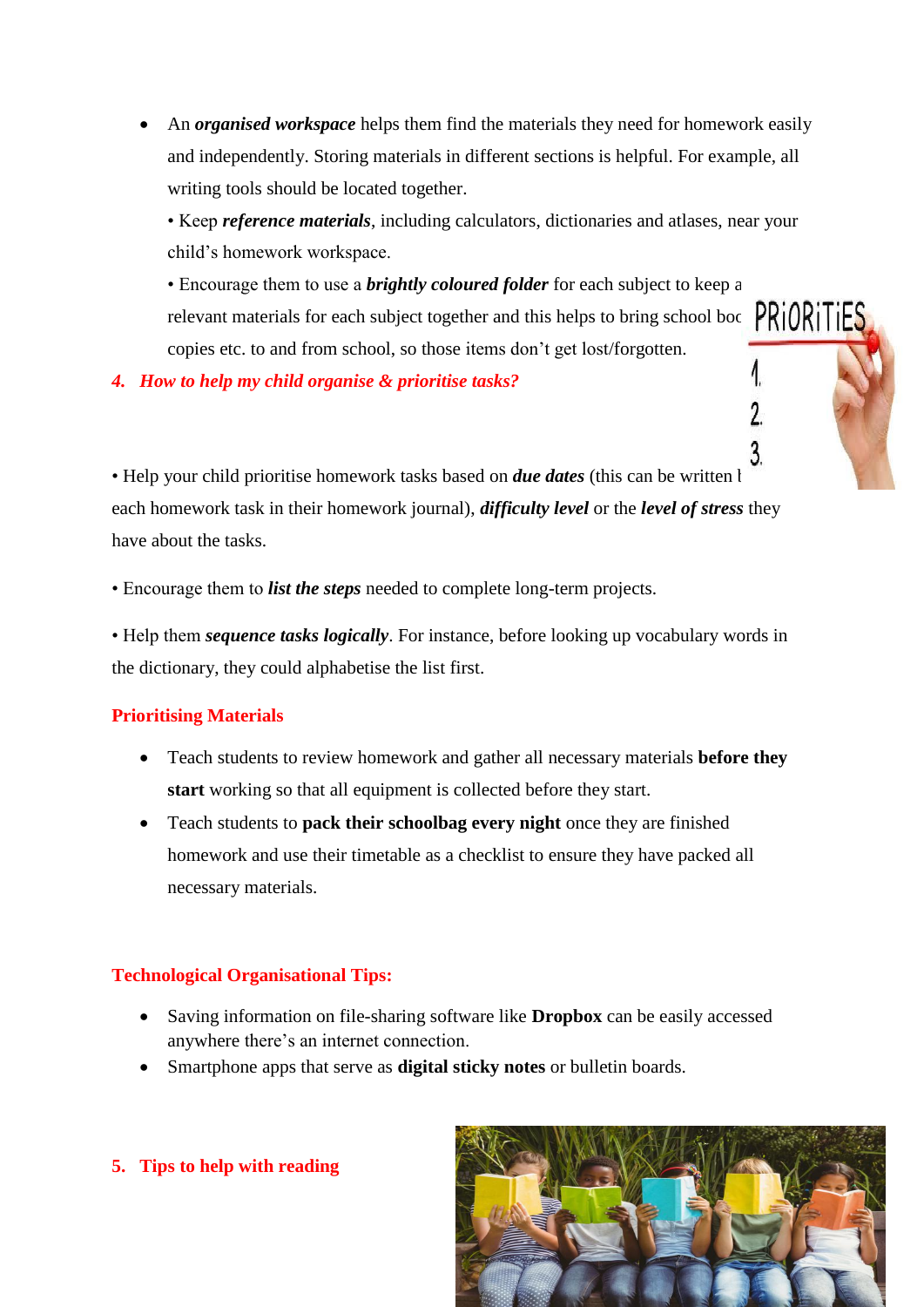• Reading is a key skill at second level. Parents can foster this skill by ensuring the student reads for about *20 minutes every day.* Paired reading may help or reading books with an appropriate reading level.

• Reading should *continue through summer*, otherwise reading may regress.

• *Listen to tapes of books* on long car journeys so they are not missing out on the stories their peers are accessing through reading.

 *Dyslexia Action has published a book Dive in* – a book guide for the reluctant and dyslexic readers which gives guidance on books that might engage the reluctant reader as well as a guide for parents called Reading hints and tips for parents of reluctant and struggling readers.

Website: [www.dyslexiaaction.org.uk](http://www.dyslexiaaction.org.uk/)

#### **6. Tips for helping learning**

**• Be in the background when homework is** and to help sort any difficulties out. This sh

 Help them develop *memory strategies*. Students must make the material 'their own' to get it into long term memory. Receiving information in one channel such as language and expressing it in another such as a mindmap helps information transfer from working to longterm memory. Possible learning activities include talking, listening, debating, answering questions, drawing timelines or mind-maps, visualising, creating mnemonics or making up cards with key facts.

 If there are difficulties, *don't do the homework* for the student. Teachers need to be aware if students cannot cope.

 If teenagers are not feeling confident, they may be *defensive and reluctant to accept help*. Ask them for their ideas on how you can help. *Possible strategies to help* include:

- *Test new vocabulary* which has been learnt.
- *Listen* to the student explain a new topic.
- Ask *questions* based on the textbook or revision book.

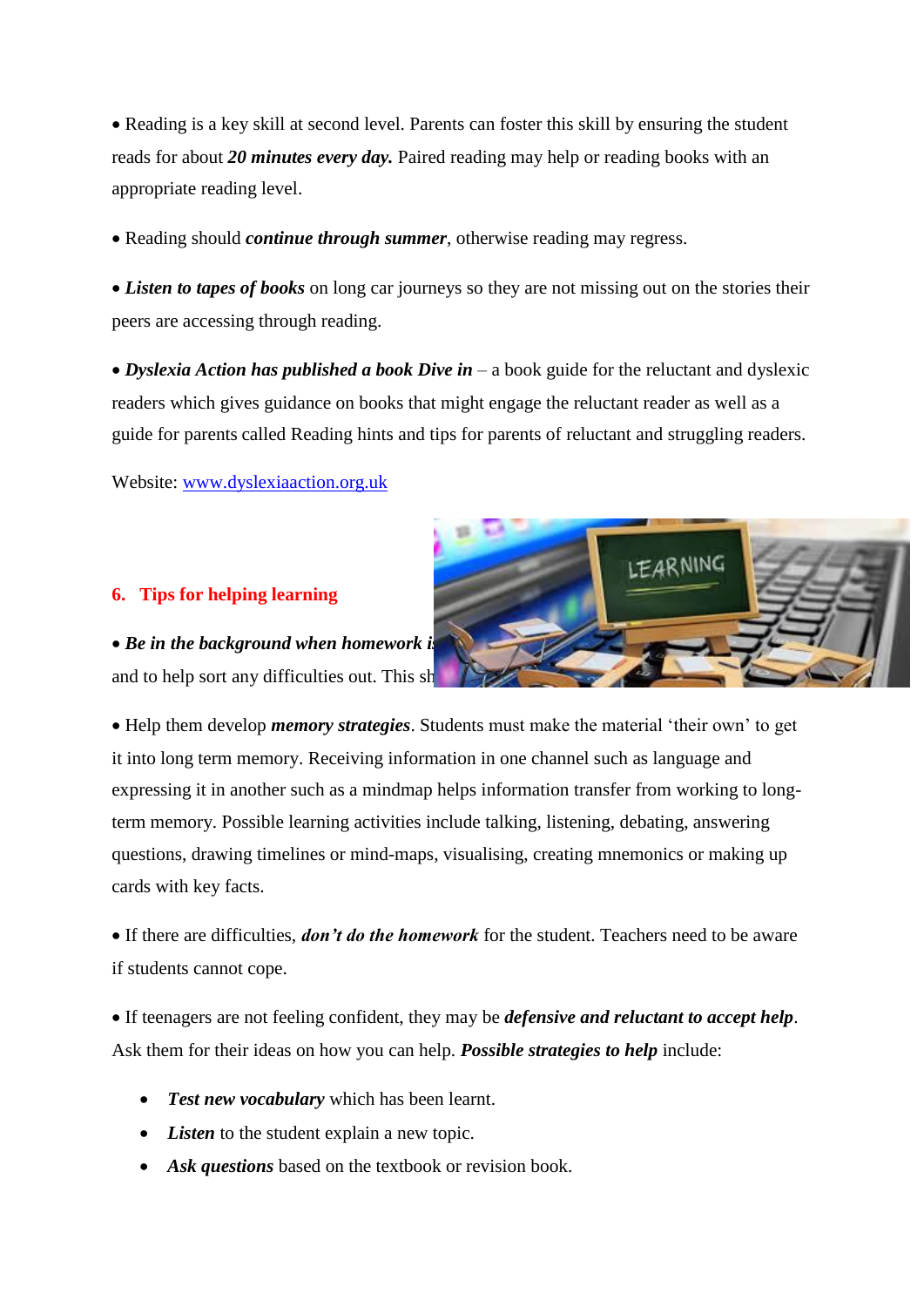- *Help with the planning* of an essay.
- Show them how to make *clear concise notes* with bullet points, colour, numbering of points and headings. Then make sure the notes are filed.
- *Get tapes of texts for English,* so that they can hear and read the text at the same time. The educational publishers make digital copies of textbooks available.
- *Revision books* can help by giving access to keypoints for learning. There are also websites that have on-line tutorials and revision notes available in different subjects.

# **7. Tips for developing self esteem**

Self-esteem means young people feel competent and when faced with new challenges, they feel that they can achieve. It is fostered by taking interest in genuine praise for achievement.

• Encourage them to *partake in activities that will yield s* might be in sports, drama, music, art, scouts, or voluntary

• Spend family time together where they *contribute and d* 

over meals or on outings can promote social skills and verbal expression. Watch TV programmes, films or the news together and give them an opportunity to express their opinions. Board or interactive games will help develop communication skills, problem solving and decision making.

Ask them to contribute to *decisions* about planning holidays or home decoration.

• **Be open** about the fact the student has learning difficulties. Reassure them that they can talk to you and you will listen and try to help.

# **8. How to help your child self-monitor their schoolwork?**

# **Reading Comprehension**

• Encourage your child to read single sentences or small chunks of text, and then check for understanding.

• Teach your child think carefully about the text by discussing the characters, language use and connections between themes and details.

# **Writing**

• Help your child review assignments and the outcomes of those assignments to track progress.

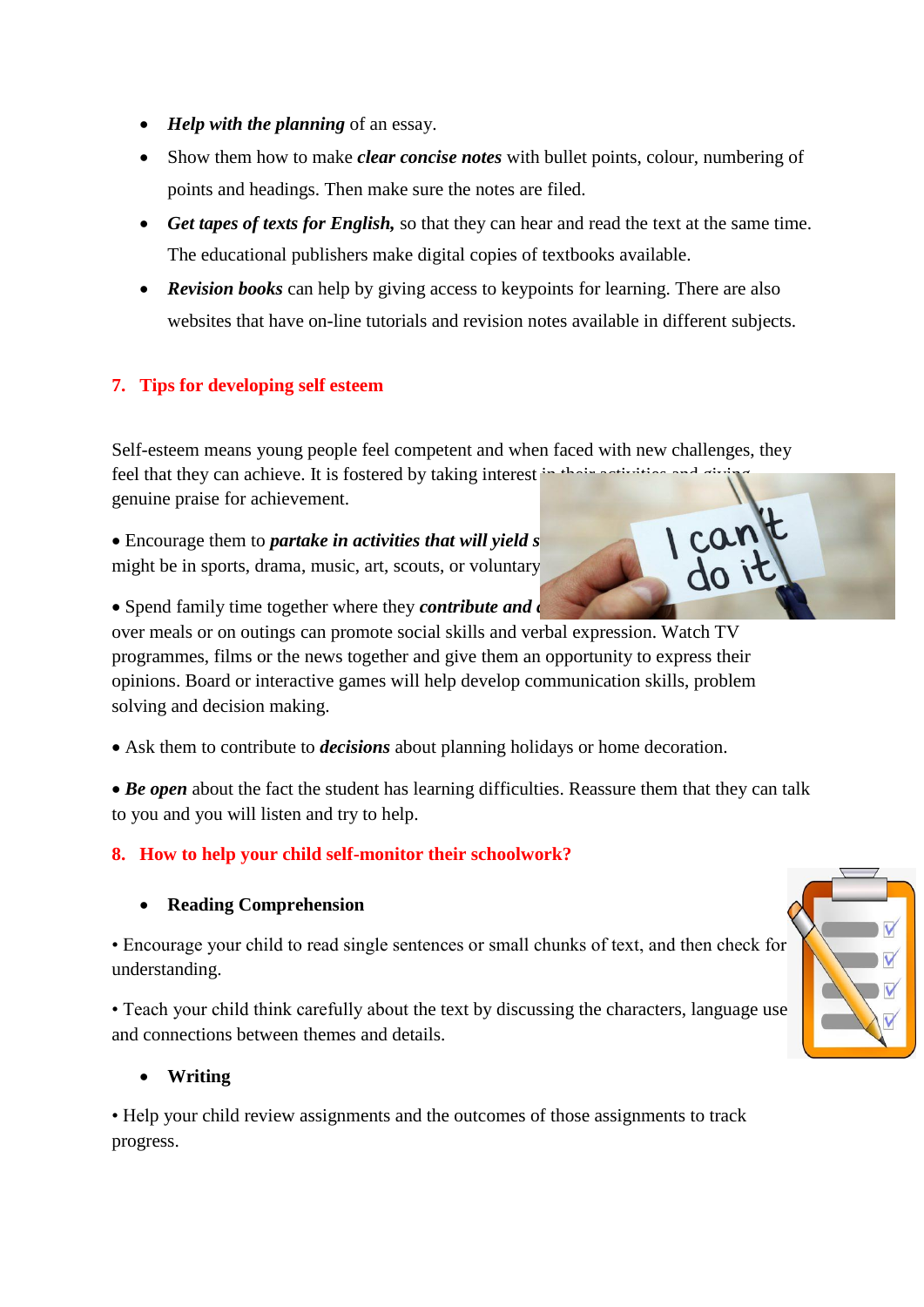• Help them review their most common errors and create a personalised list of errors to watch out for.

• Suggest that they use different coloured pens when shifting from the role of writer to that of self-editor.

• Encourage them to check sentence structure and grammar by reading aloud or using text tospeech technology.

# **Maths**

• Show your child how to check work for accuracy by checking against an estimate, using the reverse operation, using a calculator, etc.

• Help them create a personalised checklist by identifying past errors on tests or quizzes. For example: Have I checked the signs? Am I answering the question being asked? Have I solved all parts of the problem?

# **Homework**

• Help to establish a routine to pack necessary books and folders in their schoolbag when leaving school or when leaving home in the morning.

• Encourage them to give finished homework a "once over" to learn the habit of selfchecking.

• Keep a clock nearby so they can monitor the time spent on each assignment.

# **Studying and Test-Taking**

• Review study routines to help them set up a study schedule before exams—one with breaks built in for exercise and enjoyment.

• Encourage them to create a list of "don't forget" items, acronyms or reminders to review before tests.

• Show your child how to use two- or three-column notes to study and check for understanding of major themes. For example: one column for main ideas/terms, one for details and another for memory aids.

Use mnemonic devices to help them to remember important sequences or events.